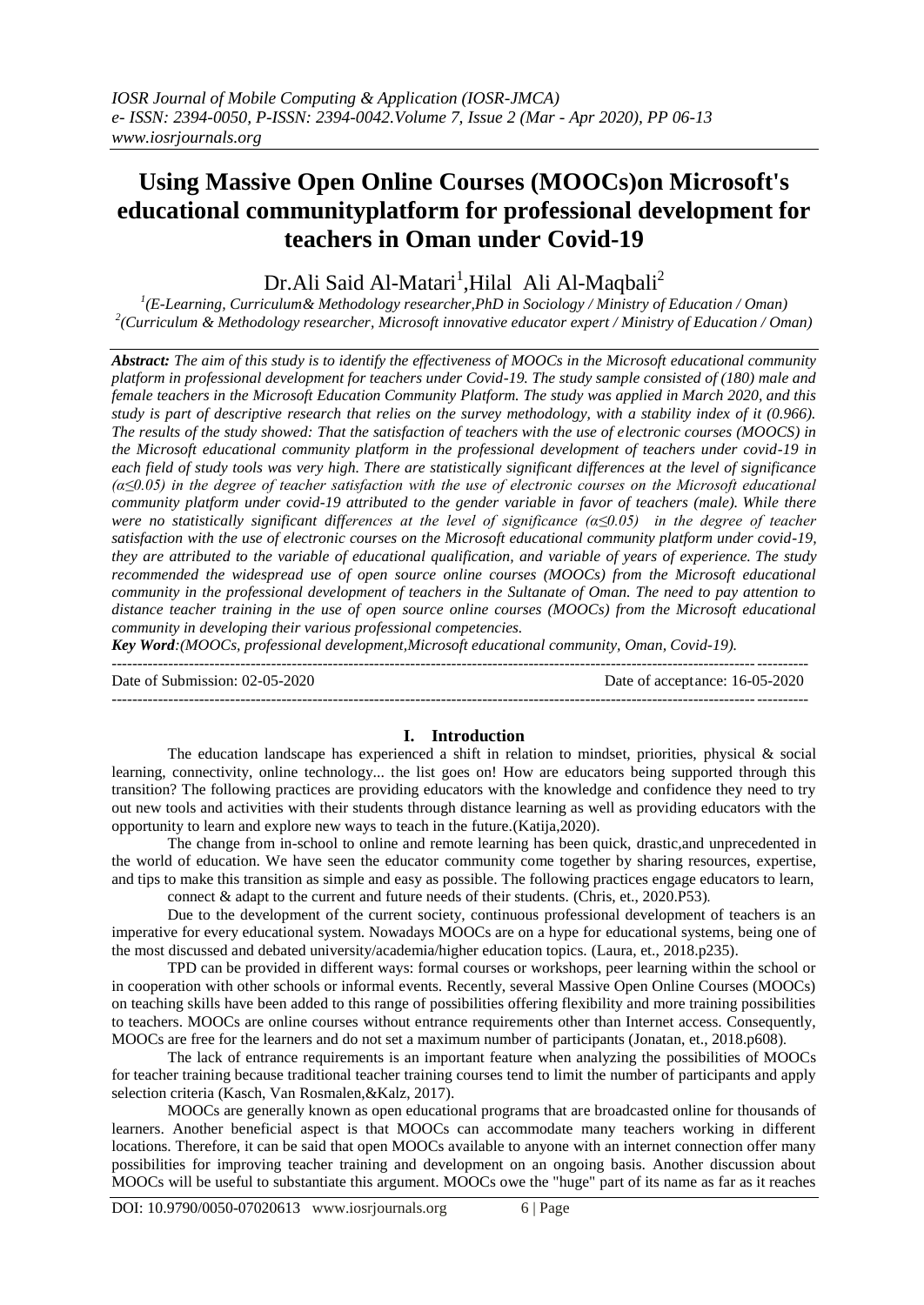the audience who Reaching them (up to 100,000 or more) compared to the distribution of this audience spanning all continents, MOOCs fall into two main categories: "xMOOCs", which essentially reproduce lecture sessions and end with final testing, and "cMOOCs", which support a more collaborative approach, Also known as "open learning" where participants are relatively independent in selection Learning materials and to identify learning goals (Richard, 2014).

Massive Open Online Courses (MOOCs) are digital teaching formats that provide incentives for developing e-learning concepts, Web 2.0, and open educational resources. They can be used before, during and after the completion of the degree course and can also be combined in the course, unit, or degree program level in academic teaching (Schultz, 2014.p7). These characteristics of MOOCs make it a cost-effective, accessible, and effective tool for the professional development of teachers. (Palmer, 2015).

The massive open online training courses (MOOCs) have changed the way we learn and the way we teach. The main goal of MOOCs is to provide new opportunities for many learners to attend free online courses from anywhere around the world. MOOCs have unique features that make them an effective model for technology-enhanced learning (TEL) in higher education. (Yousef, et., 2014.p9).

Given that 87% of the world's students are affected by the closure of schools due to Covid 19, UNESCO has announced the launch of a global education alliance to support countries in expanding the best distance learning solutions and reaching the most vulnerable children and youth, the closure of schools due to Covid-19 has affected more than 1.5 billion students and at least 63 million teachers in the primary and secondary levels in the world affected by the unprecedented disruption caused by the pandemic (Covid-19), especially since schools have closed their doors in 191 countries, and governments have worked in turn, since Close schools to contain the Covid-19 pandemic, spreading distance learning solutions , And trying to overcome the complex nature of the process of providing distance education, starting from providing content and supporting teachers to providing guidance to families and addressing the difficulties of Internet connection .(UNISCO, 2020).

On the MOOCs platform on edX, Microsoft offers more than 220 mega open online courses (MOOCs) that are free online courses available to everyone for registration, and MOOCs provide an affordable and flexible way to learn new skills, enhance your career and provide high-quality educational experiences on a large scale, as a result Educators are increasingly turning to massive open online courses - or MOOCs - for their professional development needs, now Microsoft is entering this space. Microsoft has sponsored the creation of five free MOOCs designed to help teachers transform the learning experience for students, although Microsoft funded the production of the courses, it was developed by the Massachusetts Institute of Technology, the University of Michigan and the University of Queensland and is part of the non-profit edX platform (Michelle, 2016 ). Today, Microsoft is sponsoring 321 massive open online courses. (MOOC, 2020).

Training teachers to use digital learning management systems and online learning pedagogy – before crises – is essential to transitioning to an online learning modality during a time of crisis. However, for teachers who are finding themselves in unchartered territory, a brief livestreamed training session could be organized. Establishing communication lines between teachers and parents before crises and maintaining them as children learn from home is also key to support the most at-risk children. (Stefania,2020).

The study of ( Al-Raghibi,2019) recommends working to spread the culture of e-learning using electronic educational platforms (MOOCs), and provide open and continuous training programs for female teachers during service because of their effectiveness and development for them, providing more training courses with electronic platforms bearing MOOCs specifications.

Pradeep (2018) Study confirms that Teacher Professional Development (TPD) has become a major policy priority within education systems around the world. But keeping teachers professionally updated and providing them with professional development opportunities on an ongoing basis is a big challenge. Massive Open Online Courses (MOOCs) can be a cost-effective and resource way to complement the traditional methods of professional development for educators.

The results of the (Powell & Bodur,2019) study showed that there are six essential features for online teacher participation: convenience, originality, benefit, cooperation, interaction, thinking, and context, and they emphasized that professional online development must be integrated into the job; that is, it must be Teachers are able to use materials from the professional development course in their job, aspects of the teacher's job (for example, understanding the content they need to teach, planning lessons, understanding student work, carrying out tasks and thinking about learners 'experiences) in professional development activities.

The (Hollebrands& Lee, 2020) study emphasizes the importance of effective online professional development principles for mathematics and statisticians that include: self-directed learning, multi-voice learning, job-related learning, peer-to-peer learning and massive open online courses through the MOOC revolution.

This optimism assumes that using MOOCs will facilitate group training for teachers according to their comfort and ease. Another assumption is that training based on MOOCs will be easy to adapt to different cultures and languages.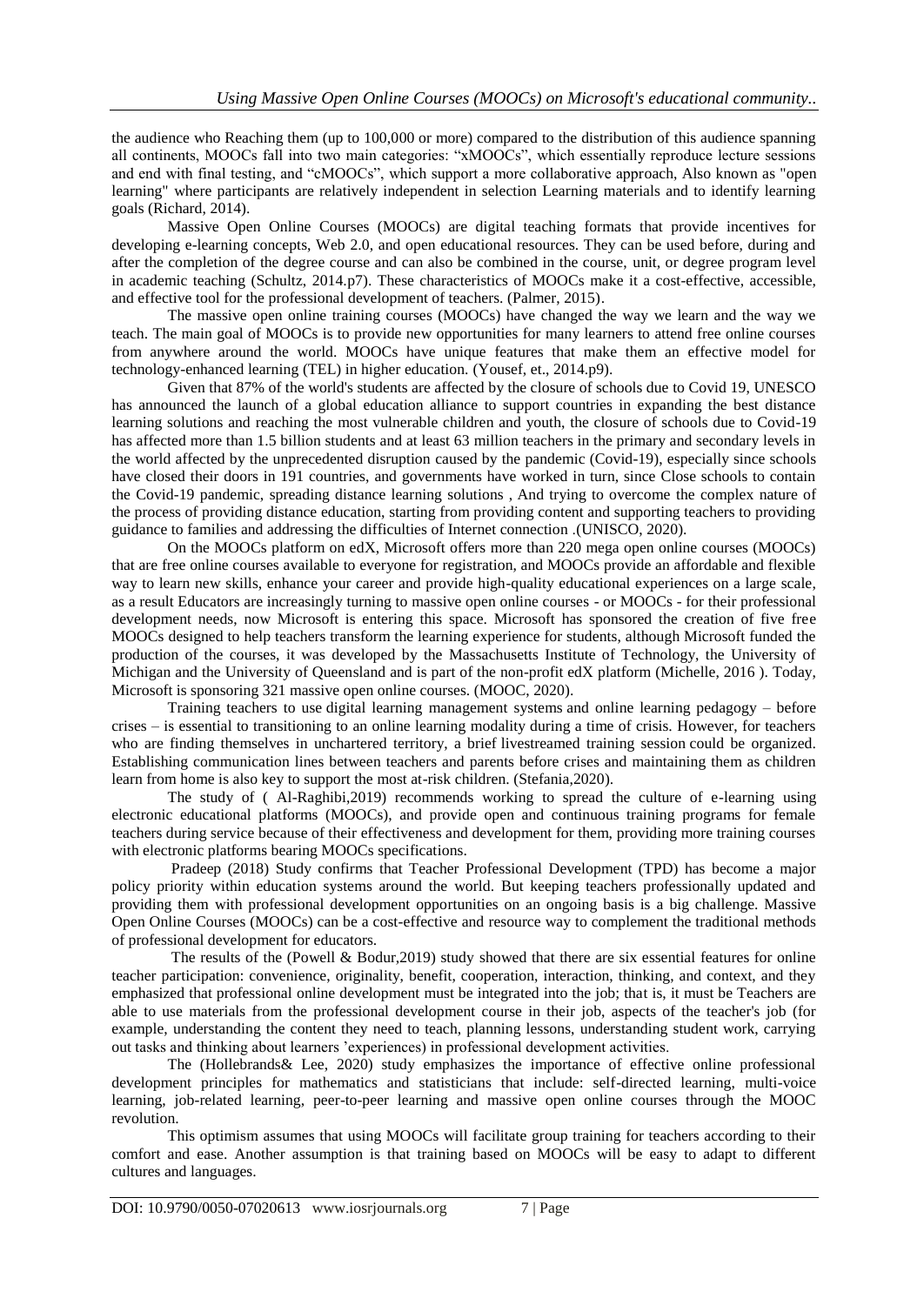## **1.2. Study Problem**

The Spotlight: High-Quality Education for All report mentioned the Covid-19 Crisis, (2020) prepared by HundrED in partnership with the Organization for Economic Co-operation and Development (OECD).Examples of problems we want to solve from: Teachers scramble to access digital content without much support and training. (Chris, et., 2020, p12). A framework report to guide the education response to the emerging Covid-19 pandemic 2020 mentioned a reference list for the education response to the pandemic, including: Design a mechanism for the immediate professional development of teachers and parents so that they are able to support learners in the new teaching method. (OCED,2020, p6). The report stated that there are some difficulties in implementation in the education response to the new crisis in Krona, including the inability of teachers or their willingness to adapt to the changes required by the situation.  $(OCED, 2020, p20)$ .

The Study problem was formulated in the following Sub- question:

1. What is the degree of teacher satisfaction with the use of electronic courses (MOOCS) on the Microsoft Education Community platform in the professional development of teachers in Oman under Covid-19?

2. Are there statistically significant differences at the level of  $(\alpha \le 0.05)$  between the averages of use of electronic courses (MOOCS) on the Microsoft Education Community platform in the professional development of teachers in Oman under Covid-19due to the variables (gender, educational qualification, work experience)?

## **1.3. Research Objectives**

The study aims to achieve a few objectives including:

Measuring the degree of teacher satisfaction with the use of electronic courses (MOOCS) on the Microsoft Education Community platform in the professional development of teachers in the Sultanate of Oman under Covid-19.

- Disclosing the difference in the degree of teacher satisfaction with the use of electronic courses (MOOCS) on the Microsoft Education Community Platform in the professional development of teachers in the Sultanate of Oman under Covid-19 with different variables (gender, work experience, educational qualification)

Response to regional and global trends that call for the need to Show the importance of professional development for teachers in the Corona 2020 pandemic.

#### **1.4. The limitations of the study**

The study was conducted in March 2020 in the Sultanate of Oman on 180 teachers belonging and active in the Microsoft educational community.

#### **1.5. Study Importance**

The importance of this study is that:

1. Highlighting the importance of using electronic courses (MOOCs) in the professional development of teachers in various scientific and technical aspects, and its role in exchanging experiences and supporting lifelong learninginCovid-19 pandemic.

2. Directing the attention of those responsible for the educational process to the importance of using open source course (MOOCs) in the professional development of teachers in the sultanate of Oman considering Covid-19.

3. Directing the interest of researchers in the Sultanate of Oman to conduct educational research aimed at developing the employment of using e-courses in light of Covid-19 pandemic in several areas and overcoming the most important weaknesses in the use of (MOOCs) through the recommendations of this study.

## **1.6. Study Terms**

The researchers define the terms of the study procedurally as follows:

## **Massively Open Source Electronic Courses (MOOCs):**

define it as "Massive" (M) / Course registration available to a large number of thousands and tens of thousands of students, "O" "Open" / Registration is free and the student is not restricted to a specific age or geographic location "O (" Online), (the course is completely provided online without the need for face-to-face training, "C (" Course) / Plan materials and schedules within the course usually include, with the presence of a mentor or in the presence of a trainer or educational assistant. "(Monje& Bárcena, 2014, p16).

#### **Professional Development:**

An ongoing process that is planned and designed in the form of technical programs to raise the level of professional competence of teachers to enable them to develop their professional performance.

## **Microsoft educational community:**

It is a community that educates educators or trainers interested in career development accompanying the tremendous technical development of technologies in the Fourth Industrial Revolution, focusing on learning how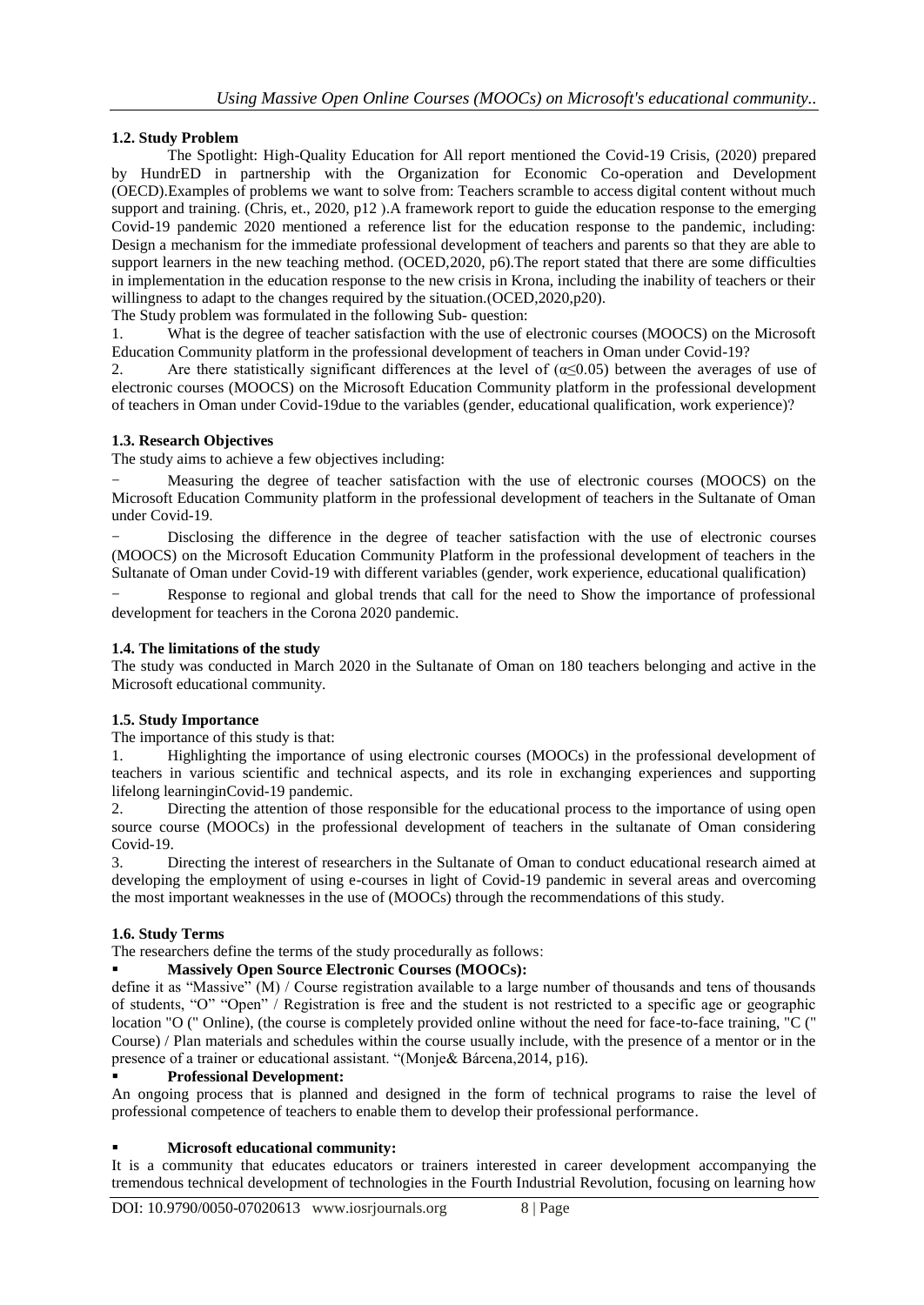to use Microsoft technology in your classroom in effective and attractive ways while also earning professional development hours. Focusing on developing skills or mastering Microsoft products in the learning path, and a set of deeper training courses on a subject. It helps teachers and students develop skills ready for the future. With the ability to see the badges and points you got in your profile. You can also share the training transcript to document your learning for others.

#### **Covid-19:**

Covid-19 disease is an infectious disease caused by the last detected virus of the Coronavirus. There was no knowledge of the existence and disease of this new virus before its outbreak in Wuhan, China, in December 2019. Covid-19 has now turned into a pandemic affecting many countries of the world.) WHO,2020).

#### **II. Methodology**

#### **2.1 Research design:**

The study relied on the descriptive and analytical approach as the most appropriate for this study as it relies on the study of the phenomenon as it exists in reality, and is interested as an accurate description and expresses a qualitative or quantitative expression.

#### **2.2 Data Collection Instruments:**

After reviewing the previous studies, the researchers built a questionnaire that consisted of (46) questions divided into five criteria that included (technical and technical standards for the Microsoft educational community platform - goals and content - educational activities, tasks and assessments - interaction, discussion and feedback - the effectiveness of the Microsoft educational community platform in development Professional). The questionnaire was applied to a sample of (30) male and female teachers, and the stability factor was calculated using the Chronbach Alpha equation, to find the coefficient of stability (0.966), and this value of the stability factor is acceptable in the educational and psychological field.

#### **2.3Procedures of the study:**

The study followed the following procedural steps:

2.3.1 Re-arbitration of the study tool used and extracting honesty and consistency, after presenting it to several arbitrators to amend and develop it for the purposes of achieving the study objectives.

2.3.2 Randomly selecting a group of teachers who join the Microsoft educational community.

2.3.3 Tribute the questionnaires to the study sample individuals and request them to fill out the questionnaires accurately and objectively.

2.3.4 The tool was distributed electronically to the respondents, giving them ample opportunity to respond, and it took 14 days to distribute the questionnaires and collect them. The recovery rate was (81.81%), which reached (180) out of a total of (220) questionnaires.

2.3.5 Analyze data statistically using SPSS version 19 and draw conclusions based on study questions. Results were extracted, discussed, and compared to the results of previous relevant studies. Then he presented the recommendations and proposals, taking into consideration the results of the study that was reached.

2.3.6The degree of satisfaction with the use of electronic courses (MOOCs) has been divided.

In the professional development of teachers to five levels according to Likert pentatonic scale, based on the average of responses.

## **2.4 Data analysis:**

The researchers used:

1. Arithmetic averages, standard deviations, grades, and degree of approval.

2. ANOVA analysis to test statistical differences between averages of variable groups for more than two categories (such as experience variable).

3. T-test to test the differences between independent binary samples (gender and educational qualification).

4. Chronbach Alpha stability formula.

## **III. Findings**

Answer of first question1. What is the degree of teacher satisfaction with the use of electronic courses (MOOCS) on the Microsoft Education Community platform in the professional development of teachers in Oman under Covid-19?

The researchers calculated the arithmetic mean, the standard deviation, and the degree of satisfaction, for each field of study tool Figure (1) shows this.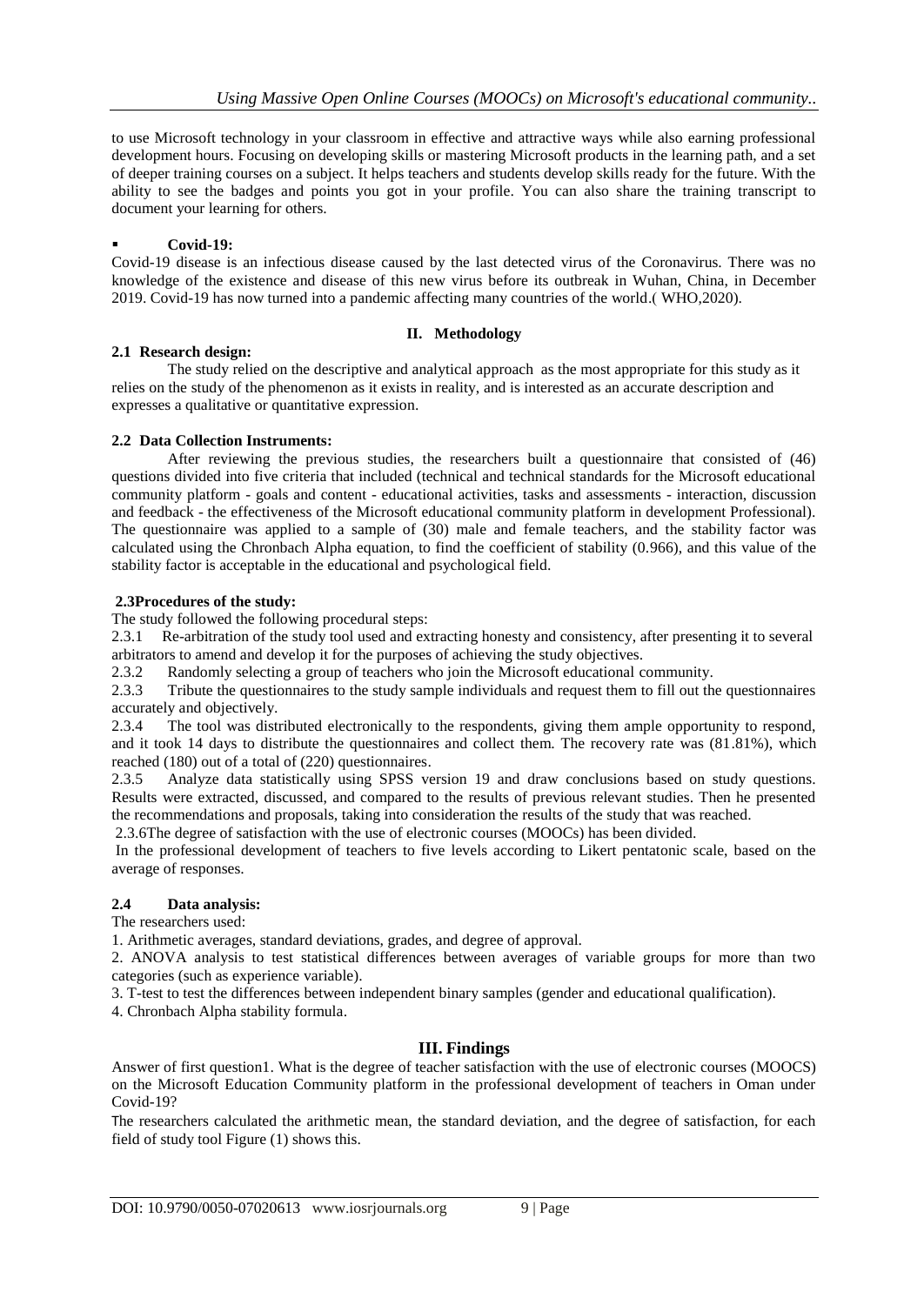

The Figure (1) shows that teachers' satisfaction with the use of electronic courses (MOOCS) with the Microsoft educational community platform in the professional development of teachers for each field of the study tool was very high, as the general arithmetic average reached (4.22) with a standard deviation (0.74), The degree of teacher satisfaction with the use of e-courses in general came with a very high degree, except for the second and fifth criteria, the degree of teacher satisfaction came with a high rating.

1. The first criterion: technical and technical standards for the Microsoft educational community platform (Fig2).



Figure (2) shows that the degree of teacher satisfaction with the first criterion: technical and technical standards for the Microsoft educational community platform: ranged between very high and high, where the value of the arithmetic average ranged between (3.74-4.64), which indicates the ease and simplicity of teachers using the Microsoft community platform Educational. And its various options for the user.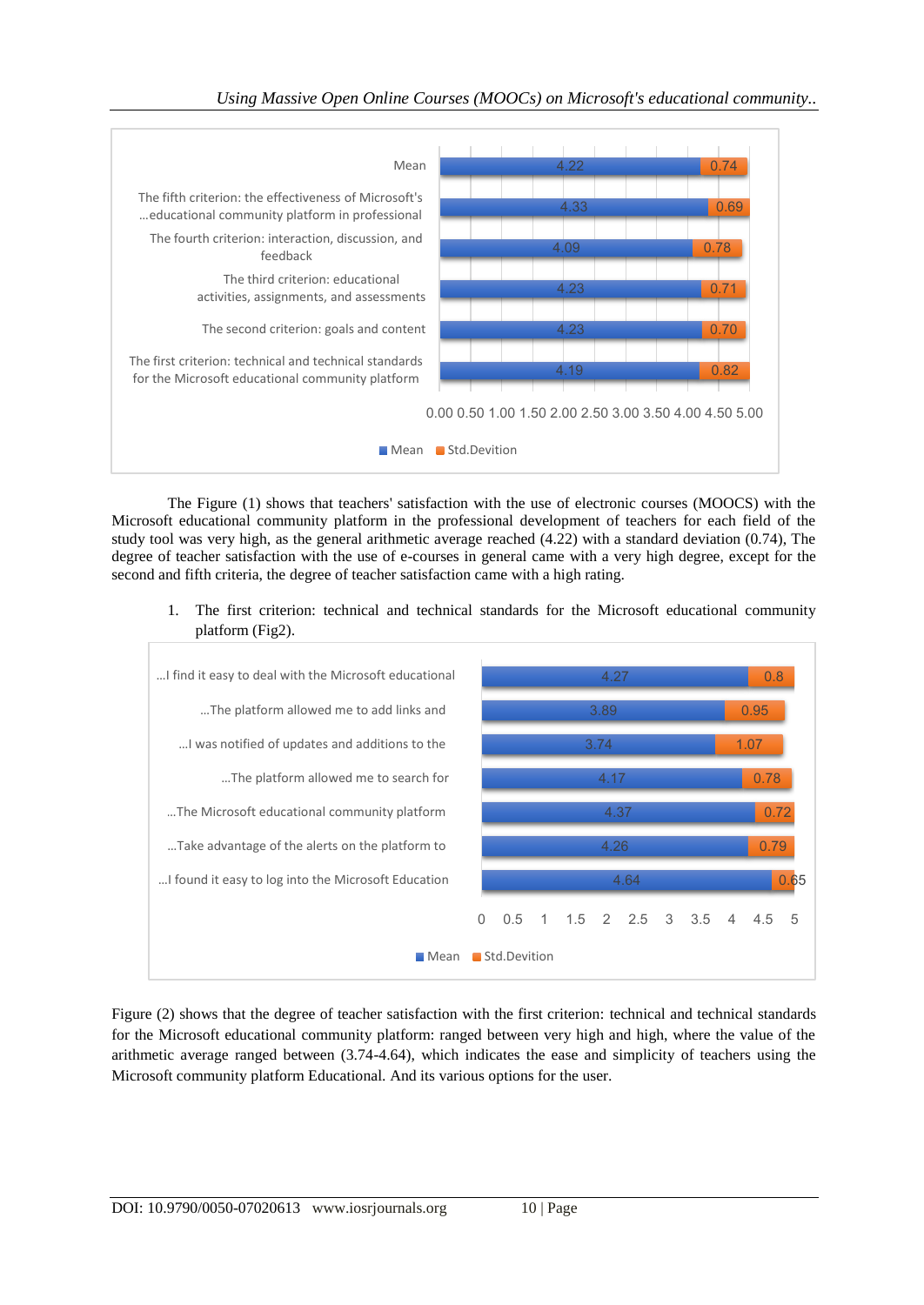

Figure (3) shows that the degree of teacher satisfaction with the second criterion, objectives and content: ranged between very high and high, where the value of the arithmetic average ranged between (4.17-4.31), which indicates teacher satisfaction with the clarity of the goals and content of e-courses, which makes it easier for teachers to continue developing Their skills and competencies and familiarity with the content of the courses offered on the platform. In proportion to the training needs of teachers.

3. The third criterion: educational activities, assignments, and assessments (Fig4).



Figure (4) shows that the degree of teacher satisfaction with the third criterion: educational activities, assignments and assessments: ranged between very high and high, where the value of the arithmetic average ranged between (4.09-4.33), which explains the satisfaction of teachers about the existence of various educational activities that are appropriate to their teaching tasks , Tests and assignments while studying the ecourse or after completing it to obtain a certificate to pass the course.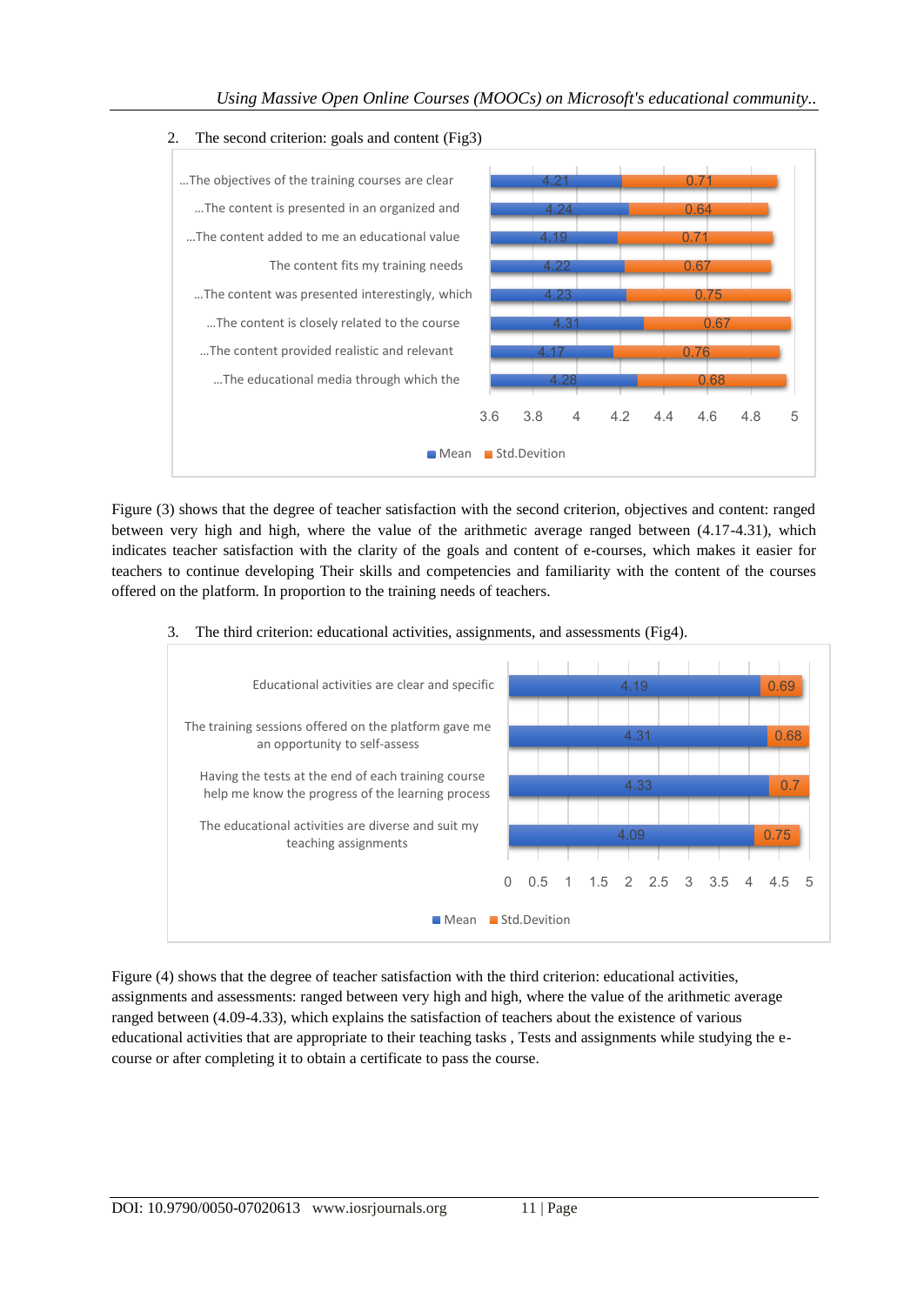



Figure (5) shows that the degree of teacher satisfaction with the fourth criterion: interaction, discussion and feedback ranged between very high and high, where the value of the arithmetic average ranged between (4.02- 4.26), which indicates the presence of diverse and well-known interaction methods that enable the advertiser to interact with the content Educational with appropriate feedback during training sessions.

5.The fifth criterion: the effectiveness of Microsoft's educational community platform in professional development (Fig6).

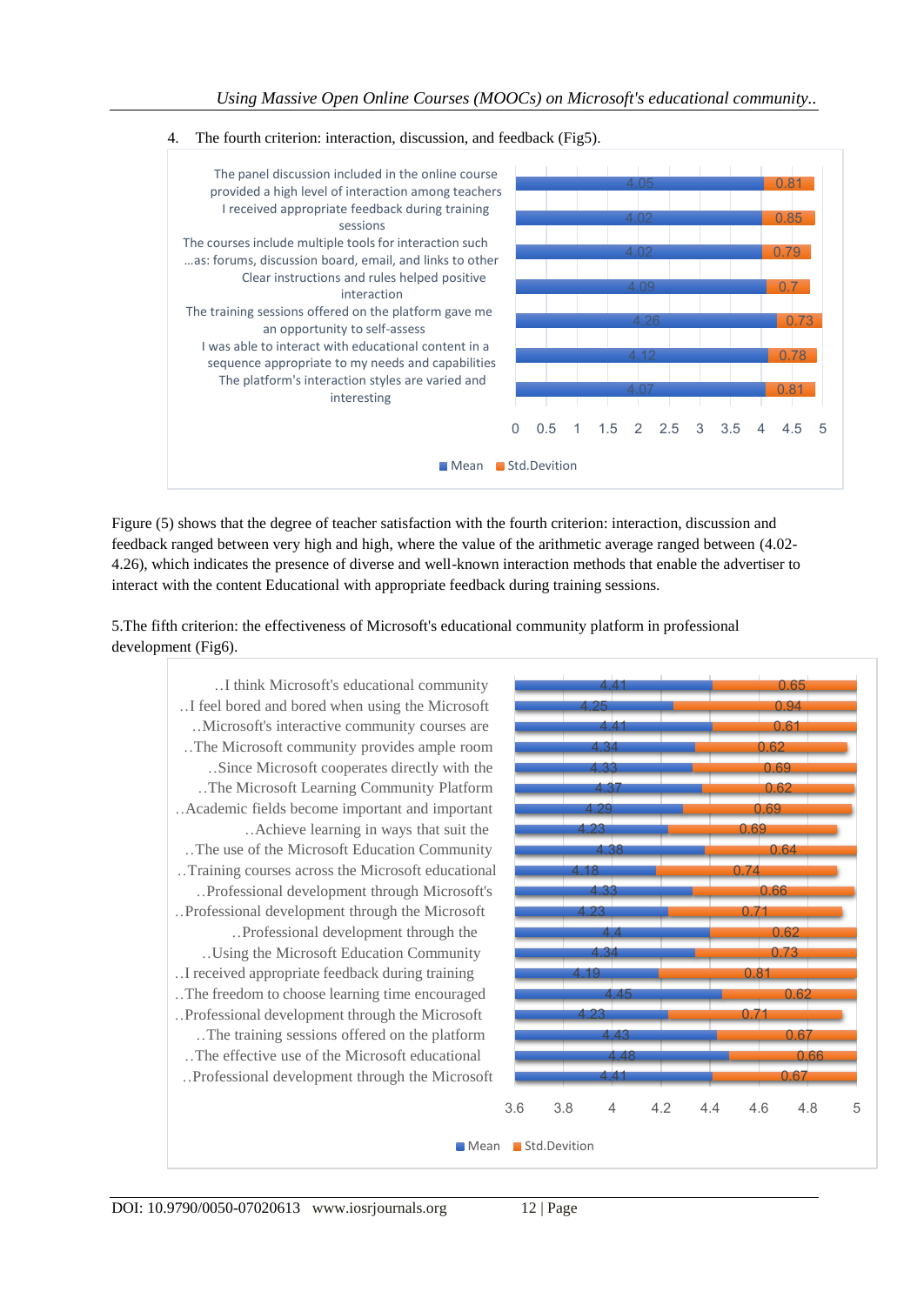Figure( 6 )shows that the degree of teacher satisfaction with the fifth criterion: the effectiveness of Microsoft's educational community platform in professional development ranged between very high and high, where the value of the arithmetic average ranged between (4.19-4.48), which explains the satisfaction of teachers through the contribution of decisions to professional development For teachers and points achieved a set of advantages from them. Developing the knowledge and skill aspect of teachers, practicing self-evaluation, observing individual differences and different learning styles, the freedom of the teacher to choose the appropriate time to learn, achieving lifelong learning, exchanging experiences between teachers, increasing self-confidence, and obtaining accredited global certificates.

Answer of Second question2. Are there statistically significant differences at the level of  $(\alpha \le 0.05)$ between the averages of use of electronic courses (MOOCS) on the Microsoft Education Community platform in the professional development of teachers in Oman under Covid-19due to the variables (gender, educational qualification, work experience)?

| Gender                | Gender | N   | Mean | <b>Std. Deviation</b> | Т     | <b>Sig</b> |
|-----------------------|--------|-----|------|-----------------------|-------|------------|
| The first criterion   | male   | 55  | 4.40 | 0.62                  | 1.01  | 0.273      |
|                       | female | 125 | 4.27 | 0.78                  |       |            |
| The second criterion  | male   | 55  | 4.26 | 0.52                  |       | 0.618      |
|                       | female | 125 | 4.21 | 0.67                  | 0.50  |            |
| The third criterion   | male   | 55  | 4.23 | 0.54                  |       | 0.398      |
|                       | female | 125 | 4.14 | 0.70                  | 0.847 |            |
| The fourth criterion  | male   | 55  | 4.22 | 0.55                  | 1.962 | $*0.051$   |
|                       | female | 125 | 3.98 | 0.81                  |       |            |
| <b>Fifth Standard</b> | male   | 55  | 4.57 | 0.50                  |       | $*0.012$   |
|                       | female | 125 | 4.34 | 0.60                  | 2.550 |            |

| Table (1): The results of the (T-test) for differences in the averages of the responses of the study sample |  |                                                                                                                                                                                                                                                                                                                           |  |  |
|-------------------------------------------------------------------------------------------------------------|--|---------------------------------------------------------------------------------------------------------------------------------------------------------------------------------------------------------------------------------------------------------------------------------------------------------------------------|--|--|
| individuals on the scale of teacher satisfaction with the use of electronic courses according to gender.    |  |                                                                                                                                                                                                                                                                                                                           |  |  |
|                                                                                                             |  | $\alpha$ is a set of $\alpha$ in the set of $\alpha$ in $\alpha$ is $\alpha$ is $\alpha$ is $\alpha$ is $\alpha$ is $\alpha$ is $\alpha$ is $\alpha$ is $\alpha$ is $\alpha$ is $\alpha$ is $\alpha$ is $\alpha$ is $\alpha$ is $\alpha$ is $\alpha$ is $\alpha$ is a set of $\alpha$ is $\alpha$ is a set of $\alpha$ is |  |  |

The Table(1) shows results that there are statistically significant differences at the level of significance ( $\alpha \le 0.05$ ) in the degree of teacher satisfaction about the use of electronic courses in the Microsoft educational community platform in the fourth criterion: interaction, discussion and feedback for the benefit of teachers, and the fifth criterion: the effectiveness of the Microsoft educational community platform in professional development in The gender variable in favor of teachers (male).

| Table (2): The results of the (T-test) for differences in the averages of the responses of the study sample     |  |
|-----------------------------------------------------------------------------------------------------------------|--|
| individuals on the scale of teacher satisfaction with the use of electronic courses according to Qualification. |  |

|                       | <b>Oualification</b> | N   | Mean | <b>Std. Deviation</b> | T     | <b>Sig</b> |
|-----------------------|----------------------|-----|------|-----------------------|-------|------------|
| The first criterion   | barcaroles           | 144 | 4.22 | 0.72                  | 1.807 | 0.075      |
|                       | highest              | 36  | 4.51 | 0.65                  |       |            |
| The second criterion  | barcaroles           | 144 | 4.38 | 0.38                  | 0.142 | 0.887      |
|                       | highest              | 36  | 4.36 | 0.67                  |       |            |
| The third criterion   | barcaroles           | 144 | 4.33 | 0.56                  | 0.350 | 0.727      |
|                       | highest              | 36  | 4.28 | 0.69                  |       |            |
| The fourth criterion  | barcaroles           | 144 | 4.16 | 0.70                  | 0.139 | 0.890      |
|                       | highest              | 36  | 4.13 | 0.82                  |       |            |
| <b>Fifth Standard</b> | barcaroles           | 144 | 4.48 | 0.53                  | 0.263 | 0.793      |
|                       | highest              | 36  | 4.45 | 0.54                  |       |            |

Table (2) shows that there are no statistically significant differences at the level of significance ( $\alpha \le 0.05$ ) in the degree of teacher satisfaction with the use of electronic courses on the Microsoft educational community platform due to the variable of educational qualification.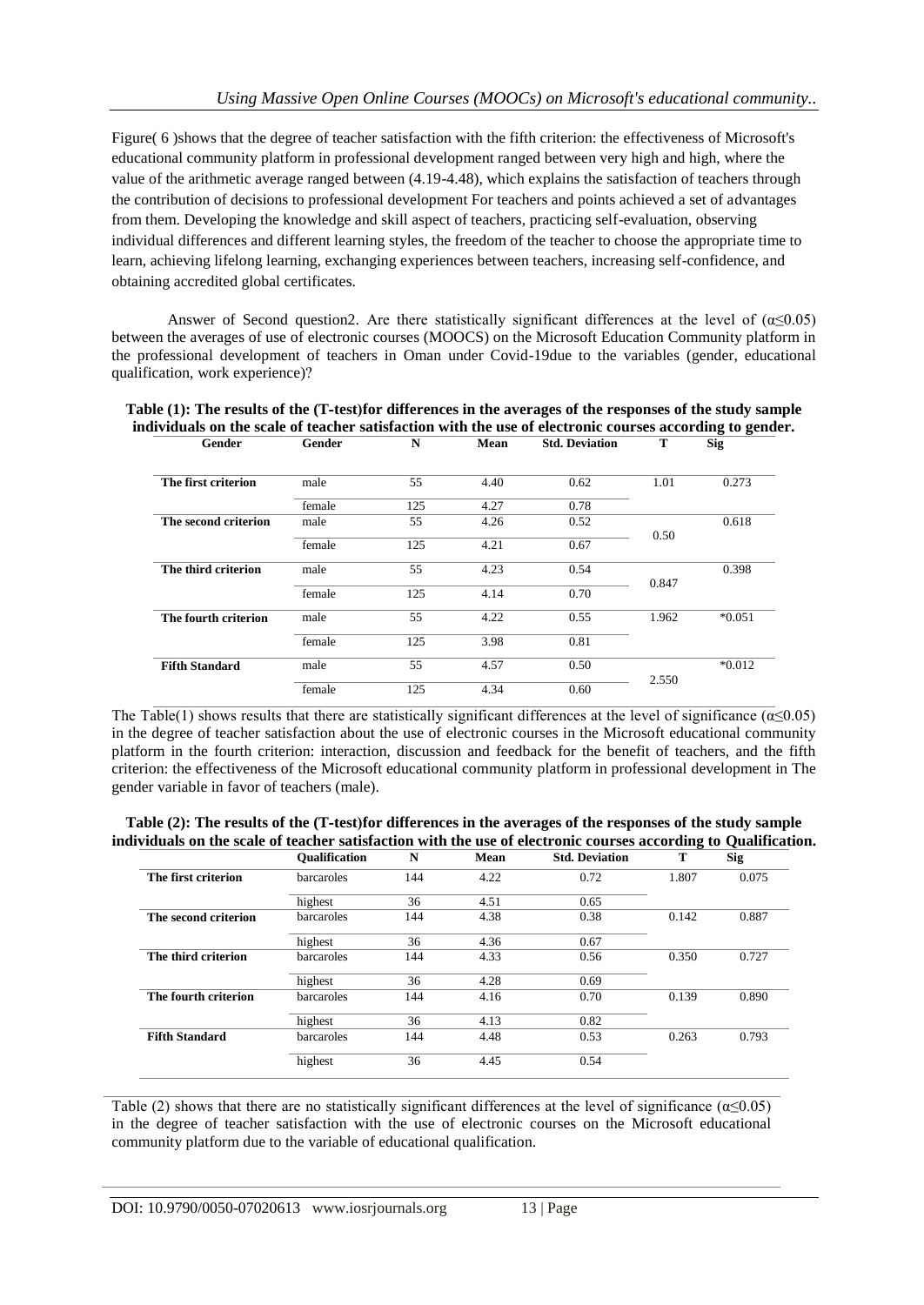| the professional development of teachers according to the variable of vears of experience. |                       |                |                |               |       |          |  |
|--------------------------------------------------------------------------------------------|-----------------------|----------------|----------------|---------------|-------|----------|--|
| work experience                                                                            | Sum of                | df             | Mean           | F             | Sig.  |          |  |
|                                                                                            |                       | <b>Squares</b> |                | <b>Square</b> |       |          |  |
| The first criterion                                                                        | <b>Between Groups</b> | 0.960          | 2              | 0.480         | 0.877 | 0.418    |  |
|                                                                                            | Within Groups         | 96.806         | 177            | 0.547         |       |          |  |
|                                                                                            | Total                 | 97.766         | 179            |               |       |          |  |
| The second criterion                                                                       | Between Groups        | 1.614          | $\mathfrak{D}$ | 0.807         | 2.056 | 0.131    |  |
|                                                                                            | Within Groups         | 69.449         | 177            | 0.392         |       |          |  |
|                                                                                            | Total                 | 71.062         | 179            |               |       |          |  |
| The third criterion                                                                        | Between Groups        | 1.850          | 2              | 0.925         | 2.188 | 0.115    |  |
|                                                                                            | Within Groups         | 74.857         | 177            | 0.423         |       |          |  |
|                                                                                            | Total                 | 76.707         | 179            |               |       |          |  |
| The fourth criterion                                                                       | <b>Between Groups</b> | 4.865          | 2              | 2.432         | 4.576 | $*0.012$ |  |
|                                                                                            | Within Groups         | 94.080         | 177            | 0.532         |       |          |  |
|                                                                                            | Total                 | 98.944         | 179            |               |       |          |  |
| <b>Fifth Standard</b>                                                                      | Between Groups        | 1.923          | 2              | 0.962         | 2.894 | 0.058    |  |
|                                                                                            | Within Groups         | 58.814         | 177            | 0.332         |       |          |  |
|                                                                                            | Total                 | 60.737         | 179            |               |       |          |  |

**Table (3):Analysis of the variance of the differences between the averages of the responses of the study sample individuals on the teacher satisfaction scale regarding the use of electronic courses in** 

The results of Table (3) indicate that there are statistically significant differences at the level of  $(\alpha \le 0.05)$ in the responses of the study sample individuals on the teacher satisfaction scale on the use of electronic courses on the Microsoft educational community platform according to the variable work experience in the fourth criterion: interaction, discussion and feedback. To find out the returns of the differences, a Scheffe test was applied for the dimensional comparisons (Scheffe), and Table (4) shows that.

**Table (4) The results of the Scheffe Test for multidimensional comparisons between the averages of the responses of the study sample according to the variable of years of experience**

| The criterion               | work experience  | Mean | Less 5 years | <b>5-10 years</b> | 11 years and more |
|-----------------------------|------------------|------|--------------|-------------------|-------------------|
| interaction,                |                  |      | 4.18         | 4.49              | 4.41              |
| discussion, and<br>feedback | Less 5 years     | 4.18 |              | 0.073             | 0.114             |
|                             | $5-10$ years     | 4.49 |              |                   | 0.859             |
|                             | 11 years or more | 4.41 |              |                   |                   |

Table (4) shows that there are no statistically significant differences at the level of significance  $(\alpha \le 0.05)$ between the response rates of teachers with experience (less than 5) years, the mean of response of experienced teachers (5-10), and the mean of response of experienced teachers (from 11 years or more).

#### **V. Recommendation**

1. Expanding the use of the widespread open-source online courses (MOOCs) from Microsoft's educational community in the professional development of teachers in the Sultanate of Oman.

2. The need to pay attention to the distance training of teachers in the use of the widespread open source electronic courses (MOOCs) from the Microsoft educational community in developing their various professional competencies.

#### **References**

[1]. Mounira Mohammed Al-Raghbi. (2019). Use of Massive Open Online Courses (MOOCs) In the professional development of science teachers Jeddah: Journal of Educational Sciences, 3(10), PP95-126. https://doi.org/10.26389/AJSRP.M291118.

[2]. UNESCO (2020). UNESCO brings together international organizations, civil society partners and the private sector under the umbrella of a broad coalition to ensure continued learning. Retrieved from [https://ar.unesco.org/news/lywnskw-tjm-lmnzmt-ldwly](https://ar.unesco.org/news/lywnskw-tjm-lmnzmt-ldwly-wshrk-lmjtm-lmdny-wlqt-lkhs-tht-mzlw-thlf-ws-ldmn-stmrr-ltlwm)[wshrk-lmjtm-lmdny-wlqt-lkhs-tht-mzlw-thlf-ws-ldmn-stmrr-ltlwm](https://ar.unesco.org/news/lywnskw-tjm-lmnzmt-ldwly-wshrk-lmjtm-lmdny-wlqt-lkhs-tht-mzlw-thlf-ws-ldmn-stmrr-ltlwm).

<sup>[3].</sup> Pradeep, K. (2018). MOOCs for Teacher Professional Development: Reflections, and Suggested Actions. Open Praxis, vol. 10 issue 1, January–March 2018, pp. 67–77 (ISSN 2304-070X).

<sup>[4].</sup> Yousef, A.M. F., Chatti, M.A., Schroeder, U., Wosnitza, M, &Jakobs, H. (2014). MOOCs a review of the state-of-the-art. Paper presented in CSEDU 2014 - 6th International Conference on Computer Supported Education. Retrieved from [www.openeducationeuropa.eu/en/download/file/fid/35609.](http://www.openeducationeuropa.eu/en/download/file/fid/35609)

<sup>[5].</sup> Schultz, E. (Ed.) (2014). The potential and problems of MOOCs-MOOCs in the context of digital teaching. Bonn: German Rectors' Conference. Retrieved from http://www.hrk.de/uploads/media/ MOOCs\_EN.pdf.

<sup>[6].</sup> Richard, A. (2014). How do MOOCs fit into professional training? Retrieved from [http://www.colloquium-group.com/how-do](http://www.colloquium-group.com/how-do-moocs-fit-into-professional-training/?lang=en)[moocs-fit-into-professional-training/?lang=en.](http://www.colloquium-group.com/how-do-moocs-fit-into-professional-training/?lang=en)